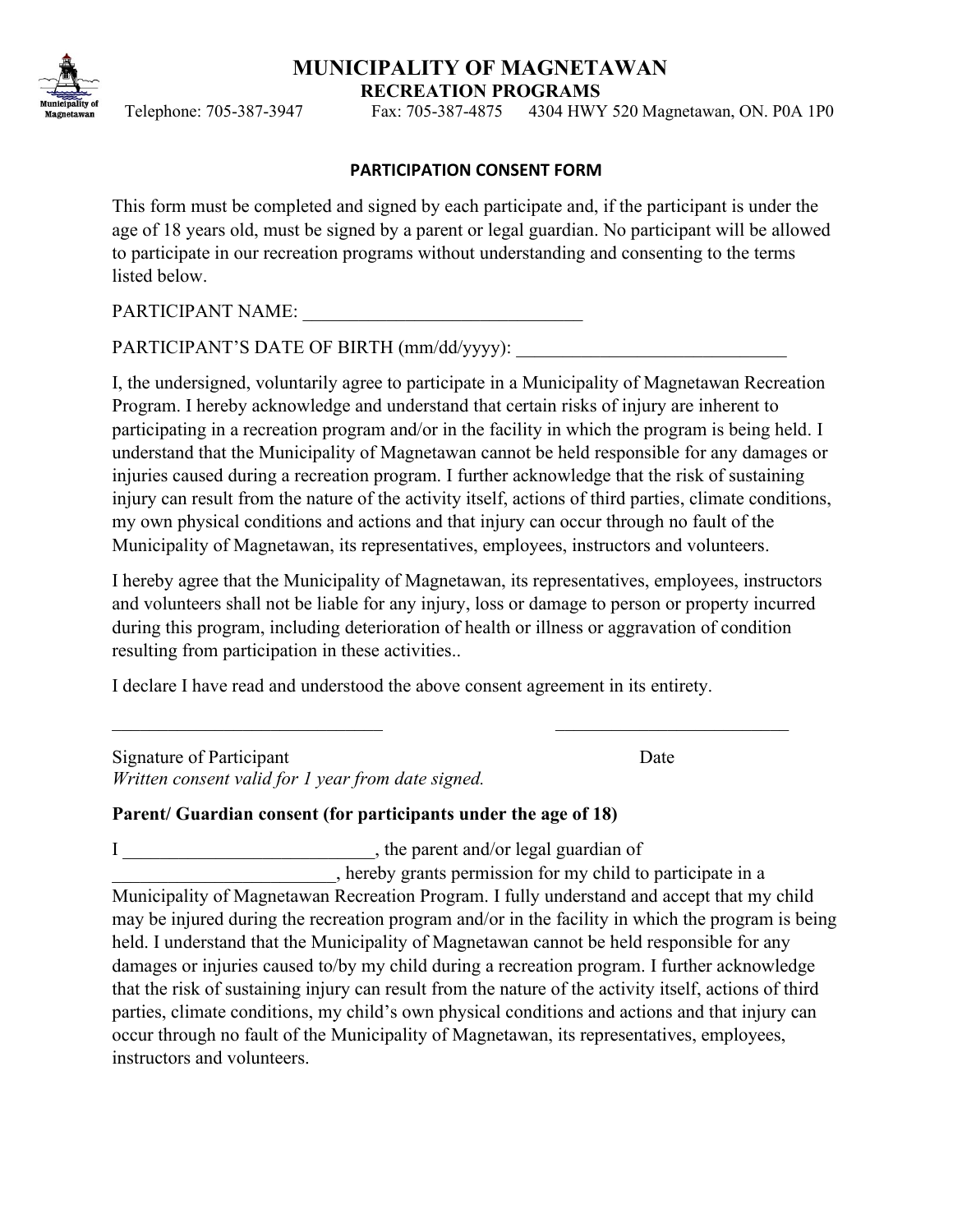

# **MUNICIPALITY OF MAGNETAWAN RECREATION PROGRAMS**

Telephone: 705-387-3947 Fax: 705-387-4875 4304 HWY 520 Magnetawan, ON. P0A 1P0

I hereby agree that the Municipality of Magnetawan, its representatives, employees, instructors and volunteers shall not be liable for any injury, loss or damage to person or property incurred during this program, including deterioration of health or illness or aggravation of condition resulting from participation in these activities. As a parent or legal guardian, I acknowledge that my child can safely participate in a Municipality of Magnetawan Recreation Program.

I declare I have read and understood the above consent agreement in its entirety.

Signature of Parent/ Legal Guardian Date *Written consent valid for 1 year from date signed.*